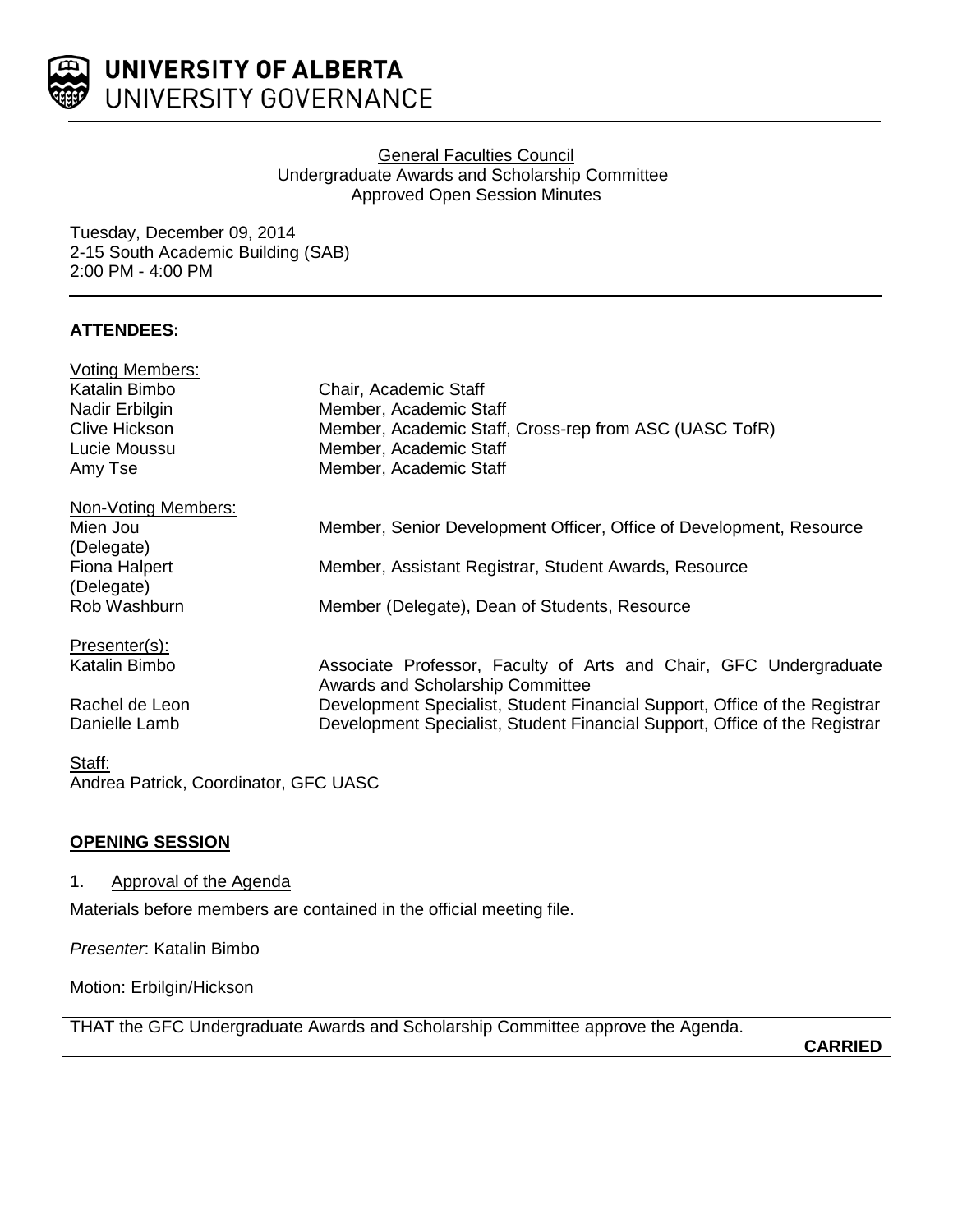# 2. Approval of the Open Session Minutes of October 7, 2014

Materials before members are contained in the official meeting file.

*Presenter*: Katalin Bimbo

Motion: Hickson/Erbilgin

THAT the GFC Undergraduate Awards and Scholarship Committee approve the Minutes of October 7, 2014. **CARRIED**

3. Comments from the Chair

The Chair commented on a number of relevant items to members.

## **ACTION ITEMS**

## 4. New Undergraduate Awards and Bursaries for Approval (December 9, 2014)

Materials before members are contained in the official meeting file.

*Presenter(s)*: Rachel de Leon; Danielle Lamb

*Purpose of the Proposal*: To approve new undergraduate awards and bursaries.

*Discussion*:

During the ensuing discussion in relation to the proposal, members expressed a number of comments, questions and suggestions, including, but not limited to:

Item 3: A member enquired about the Field of Study of the award.

Item 4: A member enquired about the application process of the scholarship in relation to the listed Field of Study.

Item 5: Members discussed the Field of Study listed within the scholarship.

Item 6: This item was removed from consideration by the presenter and will be brought back to the Committee at a later time.

Item 7: Amendments were made to the Field of Study of the scholarship.

Item 11: The presenter provided members with information in relation to the Conditions of the award. A member suggested a minor revision to the Application section. The title of the award was amended.

Item 12: A member enquired about Education Abroad.

Item 13: A member requested clarification surrounding the approval process for graduate scholarships. A member suggested spelling out the acronym SSDS as listed within the Application section.

Item 14: A member suggested that this award was already in existence.

Item 15: Amendments were suggested to the name of the donor within the Funded By section of the award. Item 16: A minor revision was made to the Field of Study of the scholarship.

Item 17: A member sought clarification in regards to the meaning of the word school and suggested a minor revision to the Conditions of the award.

Item 18: Members discussed the usage of the acronym AIESEC within the Conditions of the award.

Item 19: A member enquired about how changing Faculty names would be considered for awards, and an amendment was made to the Conditions and Funded By sections of the scholarship.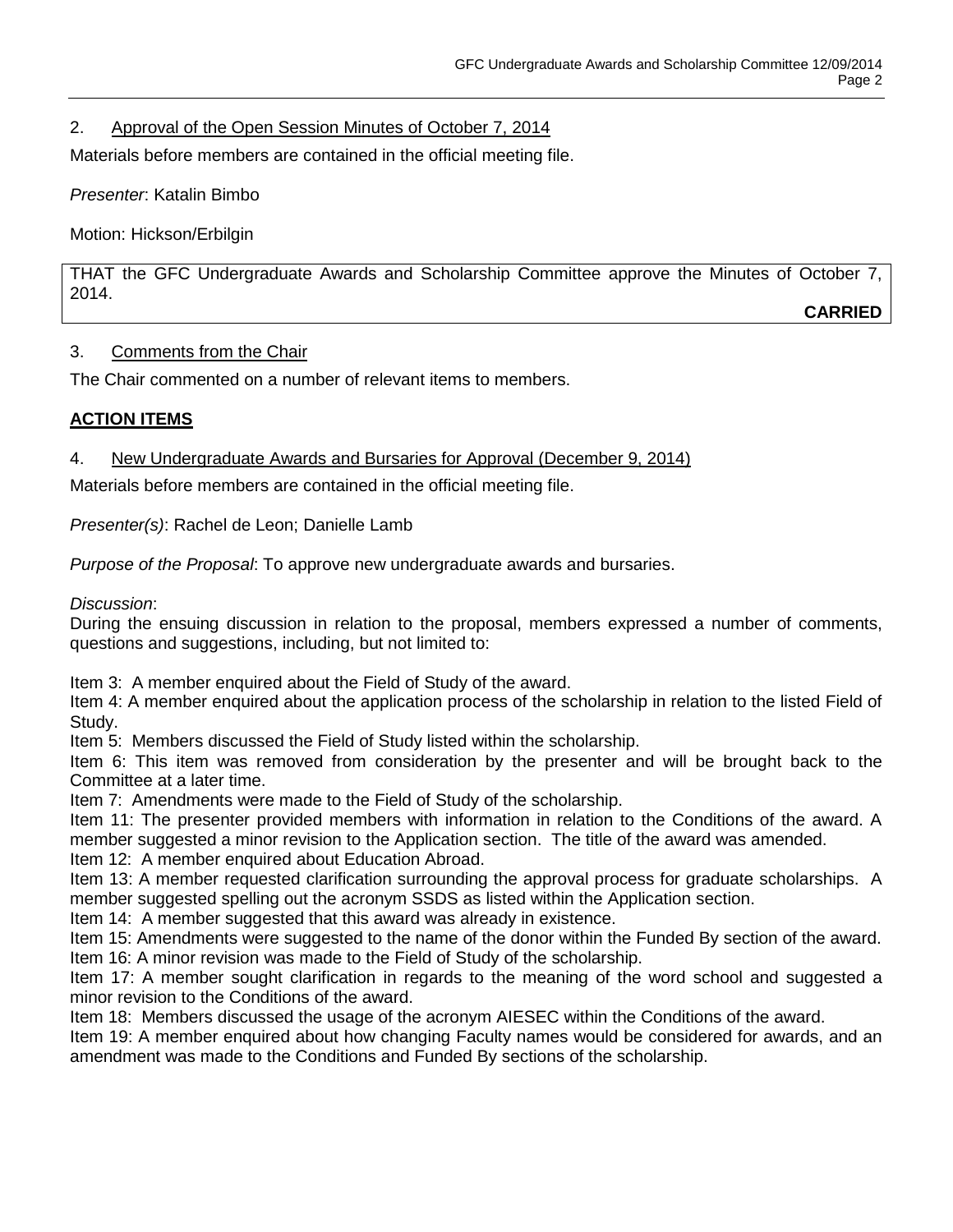Item 20: A member enquired about the Planning Program, as listed within the Application section of the award, and another member enquired about Planning for Prosperity. Members discussed the punctuation within the award.

Item 21: Members discussed the pre-existence of this award within the Faculty of Medicine and Dentistry. Members discussed the Conditions and suggested amendments. Members discussed the uses of the words student and trainee in relation to the Conditions of the award.

Item 22: A member sought clarification in relation to the Value of the award. A revision was made to the Field of Study.

Item 23: The presenter provided members with background information in relation to the administration of this award. Revisions were made to the Conditions of the award. A member enquired about the timeline of eligibility for this award. A member asked whether some of the information within the Conditions was necessary to include. A member sought clarification in regards to transfer status. A member requested more information in relation to the date of application. A member asked whether students would be aware of the meaning of the Bridging Program.

Item 26: A member requested clarification in relation to the requirement of superior academic achievement as well as an audition performance, as outlined within the scholarship. A member enquired about the application process for this scholarship. Members discussed the Funded By section.

Item 27: A member sought clarification in regards to the title of the award.

Item 29: Members discussed the Conditions of the bursary.

Item 30: A revision was made to the Field of Study of the bursary.

Item 31: Minor revisions were proposed to the Conditions of the bursary.

Item 32: A revision was made to the Funded By and Conditions sections of the bursary.

Item 33: Members suggested a minor revision to the Conditions of the bursary.

Item 34: Members proposed revisions to the Conditions of the bursary.

Motion: Moussu/Tse

THAT the GFC Undergraduate Awards and Scholarship Committee approve, under delegated authority from General Faculties Council, new Undergraduate Student Awards and Bursaries, as submitted by Student Financial Support and as set forth in Attachment 2, as amended, to be effective immediately.

**CARRIED**

5. Amendments to Existing Undergraduate Awards and Bursaries for Approval (December 9, 2014)

Materials before members are contained in the official meeting file.

*Presenter(s)*: Rachel de Leon; Danielle Lamb

*Purpose of the Proposal*: The approval of amendments to existing undergraduate awards and bursaries.

*Discussion*:

Members engaged in discussion in relation to Items 1 and 2, including, but not limited to:

Item 1: Members discussed the title of the award.

Item 2: A member expressed a question surrounding the title of the prize.

Motion: Hickson/Moussu

THAT the GFC Undergraduate Awards and Scholarship Committee approve, under delegated authority from General Faculties Council, amendments to Existing Undergraduate Student Awards and Bursaries, as submitted by Student Financial Support and as set forth in Attachment 2, to be effective immediately.